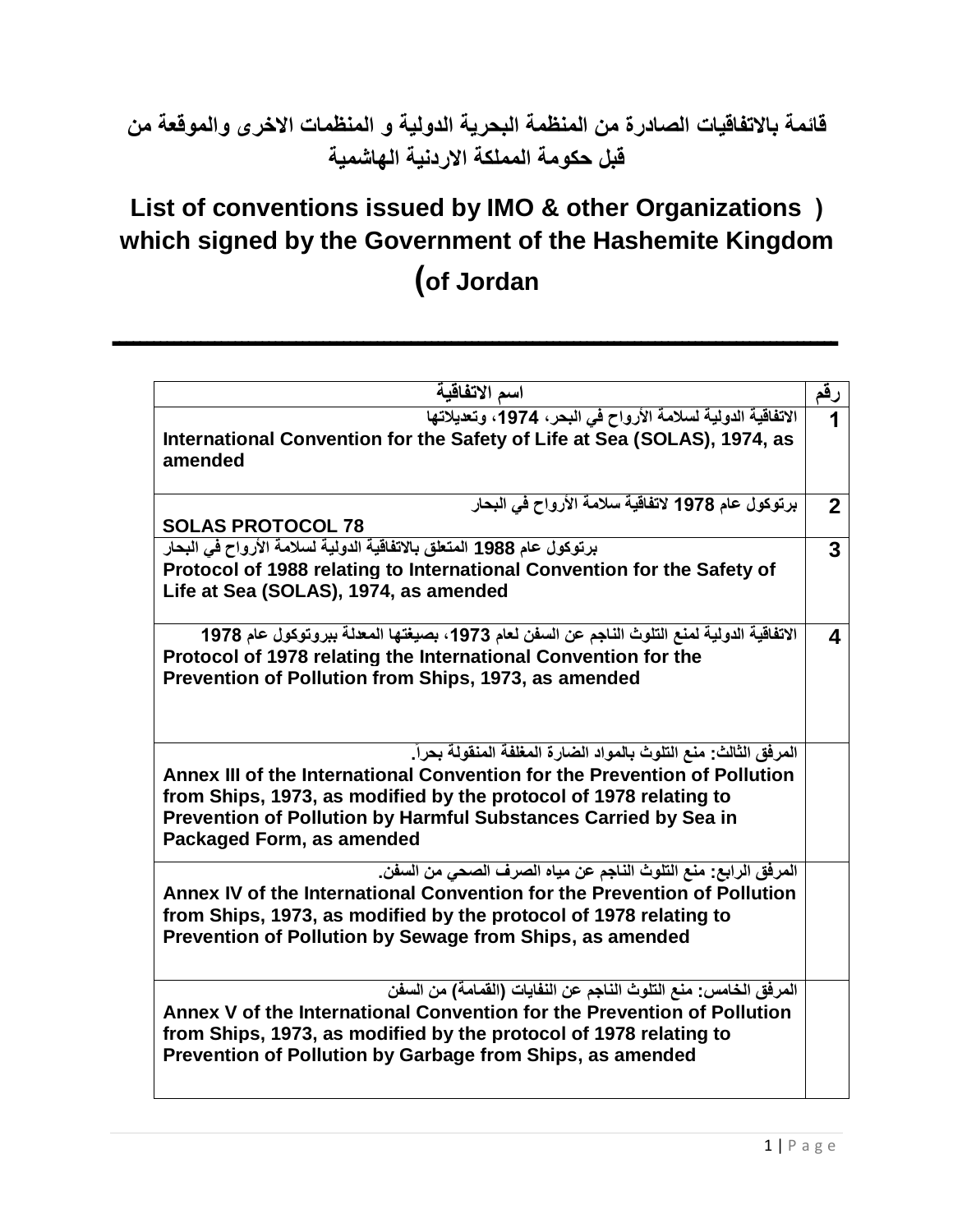| بروتوكول عام 1997 و المتعلق بمنع تلوث الهواء من السفن                                          | 5  |
|------------------------------------------------------------------------------------------------|----|
| Protocol of 1997 to amend f the International Convention for the                               |    |
| Prevention of Pollution from Ships, 1973, as modified by the protocol                          |    |
|                                                                                                |    |
| of 1978 relating to Prevention of Air Pollution from Ships, as amended                         |    |
|                                                                                                |    |
|                                                                                                |    |
| الاتفاقية الدولية لمعايير التدريب واصدار الشهادات واعمال النوبات للعاملين في البحر لعام 1978 و | 6  |
| تعديلاتها                                                                                      |    |
|                                                                                                |    |
|                                                                                                |    |
| International Convention on Standards of Training, Certification and                           |    |
| Watchkeeping for Seafarers (STCW), 1978 as amended,                                            |    |
|                                                                                                |    |
| اتفاقية تسهيل حركة الملاحة الدولية لعام 1965                                                   | 7  |
|                                                                                                |    |
| Convention on Facilitation of International Maritime Traffic, 1965 as,                         |    |
| amended                                                                                        |    |
| الاتفاقية الدولية لخطوط التحميل لعام 1966                                                      | 8  |
| International Convention on Load Lines, 1966 (LL 1966)                                         |    |
|                                                                                                |    |
|                                                                                                |    |
| بروتوكول عام 88 والخاص بالاتفاقية الدولية لخطوط التحميل                                        | 9  |
| Protocol of 1988 relating to International Convention on Load                                  |    |
| Lines , 1966 (LL PROT 1988)                                                                    |    |
|                                                                                                |    |
| اللوائح الدولية لمنع التصادم فى البحر ,وتعديلاتها                                              | 10 |
| International Regulations for Preventing Collisions at Sea, 1972 as amended                    |    |
| (COLREG 1972)                                                                                  |    |
|                                                                                                |    |
| اتفاقية المنظمة الدولية للاتصالات المتنقلة بالأقمار الصناعية                                   | 11 |
| <b>Convention on the International Mobile Satellite Organization</b>                           |    |
|                                                                                                |    |
|                                                                                                |    |
| الاتفاقية الدولية لسلامة الحاويات لعام 1972 ،وتعديلاتها                                        | 12 |
| International Convention for Safe Containers (CSC), 1972, as amended                           |    |
|                                                                                                |    |
| اتفاقية الدولية لقمع الأعمال غير المشروعة الموجهة ضد سلامة الملاحة البحرية                     | 13 |
|                                                                                                |    |
| Convention for the Suppression of Unlawful Acts Against the Safety of                          |    |
| <b>Maritime Navigation(SUA)</b>                                                                |    |
|                                                                                                |    |
| بروتوكول لقمع الأعمال غير المشروعة الموجهة ضد سلامة المنصات الثابتة القائمة في الجرف القاري    | 14 |
| لعام 1988                                                                                      |    |
|                                                                                                |    |
| Protocol for the Suppression of Unlawful Acts Against the Safety of Fixed                      |    |
| <b>Platforms located on the Continental Shelf, 1988</b>                                        |    |
| الاتفاقية الدولية للبحث والإنقاذ البحري لعام 1979                                              | 15 |
| International Convention on Maritime Search and Rescue (SAR), 1979                             |    |
|                                                                                                |    |
|                                                                                                |    |
| الاتفاقية الدولية للاستعداد والتصدى للتلوث الزيتي 90                                           | 16 |
| International Convention on Oil Pollution Preparedness, Response and                           |    |
| Co-operation (OPRC), 1990                                                                      |    |
| الاتفاقية الدولية بشأن ضبط النظم لسفن لالتصاق الشوائب لعام 2001                                | 17 |
|                                                                                                |    |
| International Convention on the Control of Harmful Anti-fouling                                |    |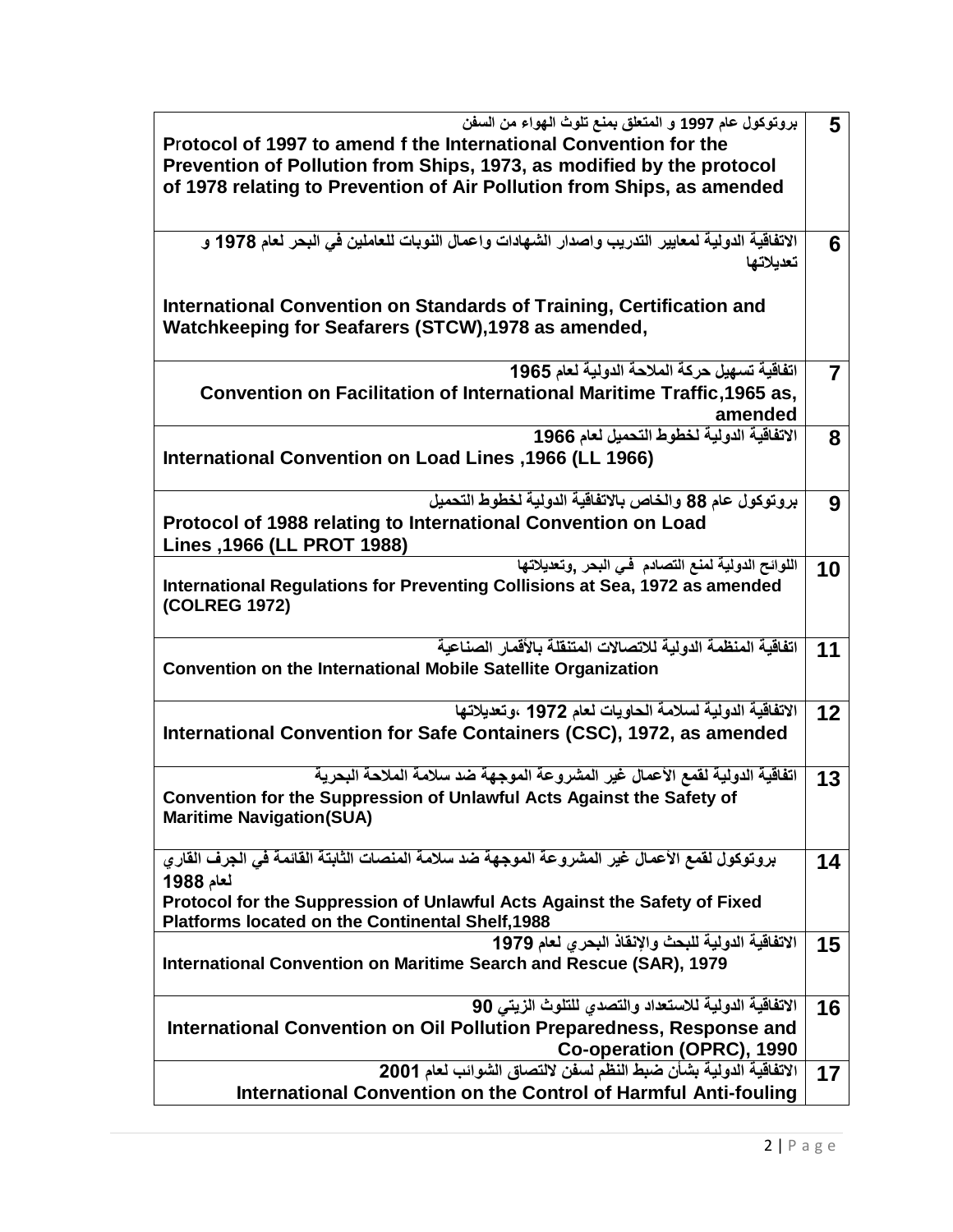| Systems on Ships (AFS), 2001                                                                                                                             |    |
|----------------------------------------------------------------------------------------------------------------------------------------------------------|----|
| الاتفاقية الدولية لضبط وإدارة مياه الاتزان وإدارة مياه الصابورة والرواسب في السفن                                                                        | 18 |
| International Convention for the Control and Management of Ships'                                                                                        |    |
| <b>Ballast Water&amp; Sediments, 2004</b>                                                                                                                |    |
| اتفاقية منع التلوث البحري الناجم عن فلب النفايات و المواد الاخرى لعام1972 ،وتعديلاتها                                                                    | 19 |
| Convention on the Prevention of Marine Pollution by Dumping of                                                                                           |    |
| <b>Wastes and Other Matter, 1972, as amended</b>                                                                                                         |    |
| اتفاقية أثينا لنقل الركاب و أمتعتهم في البحر لعام 1974                                                                                                   | 20 |
| Athens Convention relating to the Carriage of Passengers and their                                                                                       |    |
| Luggage by Sea (PAL), 1974                                                                                                                               |    |
|                                                                                                                                                          |    |
| الاتفاقية الدولية للمسؤولية المدنية عن أضرار التلوث الزيتي لعام 1969                                                                                     | 21 |
| <b>International Convention on Civil Liability for Oil Pollution</b>                                                                                     |    |
| Damage (CLC), 1969                                                                                                                                       |    |
|                                                                                                                                                          |    |
| * تم الانسحاب من الاتفاقية و الانضمام الى البرتوكول لعام <mark>1992</mark><br>الاتفاقية الدولية بشان المسؤولية المدنية عن أضرارالتلوث بوقود السفن الزيتي | 22 |
| International Convention on Civil Liability for Bunker Oil Pollution Damage,                                                                             |    |
| 2001                                                                                                                                                     |    |
|                                                                                                                                                          |    |
| برتوكول عام 1992 لتعديل الاتفاقية المسؤولية المدنية من أضرار التلوث بالزيتي لعام 1969                                                                    | 23 |
| Protocol of 1992 to amend the International Convention on Civil                                                                                          |    |
| <b>Liability for Oil Pollution Damage, 1969</b>                                                                                                          |    |
|                                                                                                                                                          |    |
| اتفاقية نيروبي الدولية لإزالة الحطام لعام 2007                                                                                                           | 24 |
| Nairobi International Convention on the Removal of Wrecks, 2007                                                                                          |    |
|                                                                                                                                                          |    |
| اتفاقية الأمم المتحدة لقانون البحار المؤرخة في 10 كانون الاول لعام 1982                                                                                  | 25 |
|                                                                                                                                                          |    |
| United Nations Convention on the Law of the Sea of 10 December 1982                                                                                      |    |
| اتفاقية الأمم المتحدة للنقل البحر يللبضائع لسنة 1978(قواعد هامبورغ)                                                                                      | 26 |
|                                                                                                                                                          |    |
| United Nation Convention on the Carriage of Goods by Sea (1978)                                                                                          |    |
| اتفاقية العمل الدولية رقم (147) لسنة 1976 اتفاقية تتعلق بالمعايير الدنيا الواجب مراعاتها في السفن                                                        | 27 |
| التحار بة                                                                                                                                                |    |
| International Labour Convention in Merchant Shipping (Minimum                                                                                            |    |
| Standards ) Convention, 1976 (No.147)                                                                                                                    |    |
| اتفاقية العمل الدولية رقم (185) لسنة 2003 بشأن وثائق هوية البحارة                                                                                        | 28 |
| <b>International Labour Convention in Seafarers' Identity Documents</b>                                                                                  |    |
| Convention (Revised), 2003 (No.185)                                                                                                                      |    |
|                                                                                                                                                          |    |
| اتفاقية العمالة البحرية لعام 2006<br><b>Maritime Labour Convention 2006</b>                                                                              | 29 |
|                                                                                                                                                          |    |
| الاتفاقية الدولية للإنقاذ لعام،1989                                                                                                                      | 30 |
| <b>International Convention on Salvage (SALVAGE), 1989</b>                                                                                               |    |
|                                                                                                                                                          |    |
| الاتفاقية الدولية لقياس حمولة السفن لعام،1969                                                                                                            | 31 |